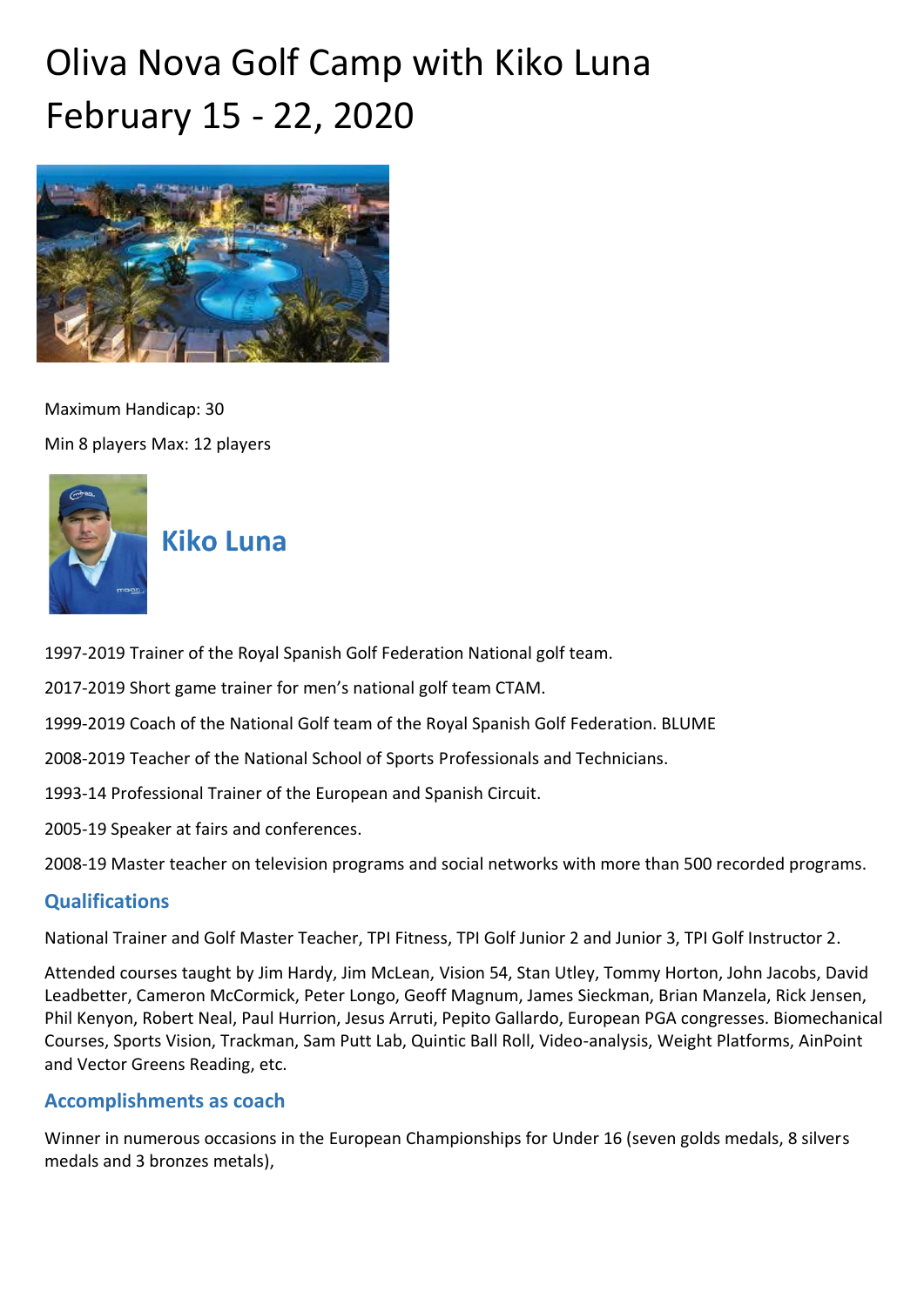

## **Mari Carmen Cortina**

| 1991 Bachelor of Arts: Major: Spanish, Minor: Physical Education Honors: Cum Laude |
|------------------------------------------------------------------------------------|
| 1991 Teaching Credential                                                           |
| 1992 PGA of America                                                                |
| 1996 PGA European Master Professional                                              |
| 2002 Teacher's Training Course in Tai Chi and Yoga                                 |
| 2006 Swiss PGA                                                                     |
| 2011 Elite Coaching Golf Academy, European Elite Coach Camp, Jon Wallet            |
| 2013 Leiter Golf Jugendsport & ASG Leiter Kindergolf                               |
| 2014 Leiter Golf Jungendsport Coaching Juniors                                     |
| 2016 Swiss PGA Junior Golf Summit with Cameron Mc Cormick, Jordan Spieth coach     |
| 2019 Leiter Golf Jungendsport J+S-Leiterkurs Golf                                  |

## **Qualifications**

Attended courses: Jesus Arruti 1997, Teacher Credentialing Child Development Master Teacher 2009, Fell the Fear by Susan Jeffers May 2010, The Positive Behaviour Management Course May 2010, Current Understanding of Autism Spectrum January 2013, Effective Strategies for Helping Children deal with Anger February 2013, Addressing the Effects of Sensory & Perceptual Dysfunction November 2013David Wolfe's Raw Nutrition Certification January 2013, Body Mind Nutrition Certification September 14, 2013, The Resilient Child: Empowering our Children with the gift to bounce back February 2014, Interventions for Students with ADHD: May 2016Mind reading for Teachers April 2016, The Genius of Flexibility, Resistance Flexibility-Level 1 Certification, Santa Barbara, California, June 24-25, 2017, The Body alignment classes, Ojai, California, June 26-30, 2017, Intro course: Sensory Integration with Melanne Maddalene- Randall, MSc, OTR, November 2017, Yoga Calm Integrated Approach to Wellness 1-3 & Practicum, Certification, February 24,2018, Yoga Calm for Children & Teens Capstone Certification & License: Education Heart, Mind and Body, May 12, 2018

## **AGENDA**

| Feb 15 | Meeting at the hotel lobby at 17:30. everyone meets, we discuss the week program & have dinner together.                  |
|--------|---------------------------------------------------------------------------------------------------------------------------|
| Feb 16 | Video analysis, physical preparation, 8 hours of daily training & playing: 9:30 to 13:30 and 15:00 to 19:00               |
| Feb 17 | Kiko Luna will do an evaluation of the group & give each individual a training plan. 8 hours of daily training & playing: |
|        | 9:30 to 13:30 and 15:00 to 19:00                                                                                          |
| Feb 18 | Kiko Luna will do an evaluation of the group & give a training plan. 8 hours of daily training & playing: 9:30 to 13:30   |
|        | and 15:00 to 19:00                                                                                                        |
| Feb 19 | 8 hours of daily training & playing: 9:30 to 13:30 and 15:00 to 19:00                                                     |
| Feb 20 | 8 hours of daily training & playing: 9:30 to 13:30 and 15:00 to 19:00                                                     |
| Feb 21 | 8 hours of daily training & playing: 9:30 to 13:30 and 15:00 to 19:00                                                     |
| Feb 22 | day of departure                                                                                                          |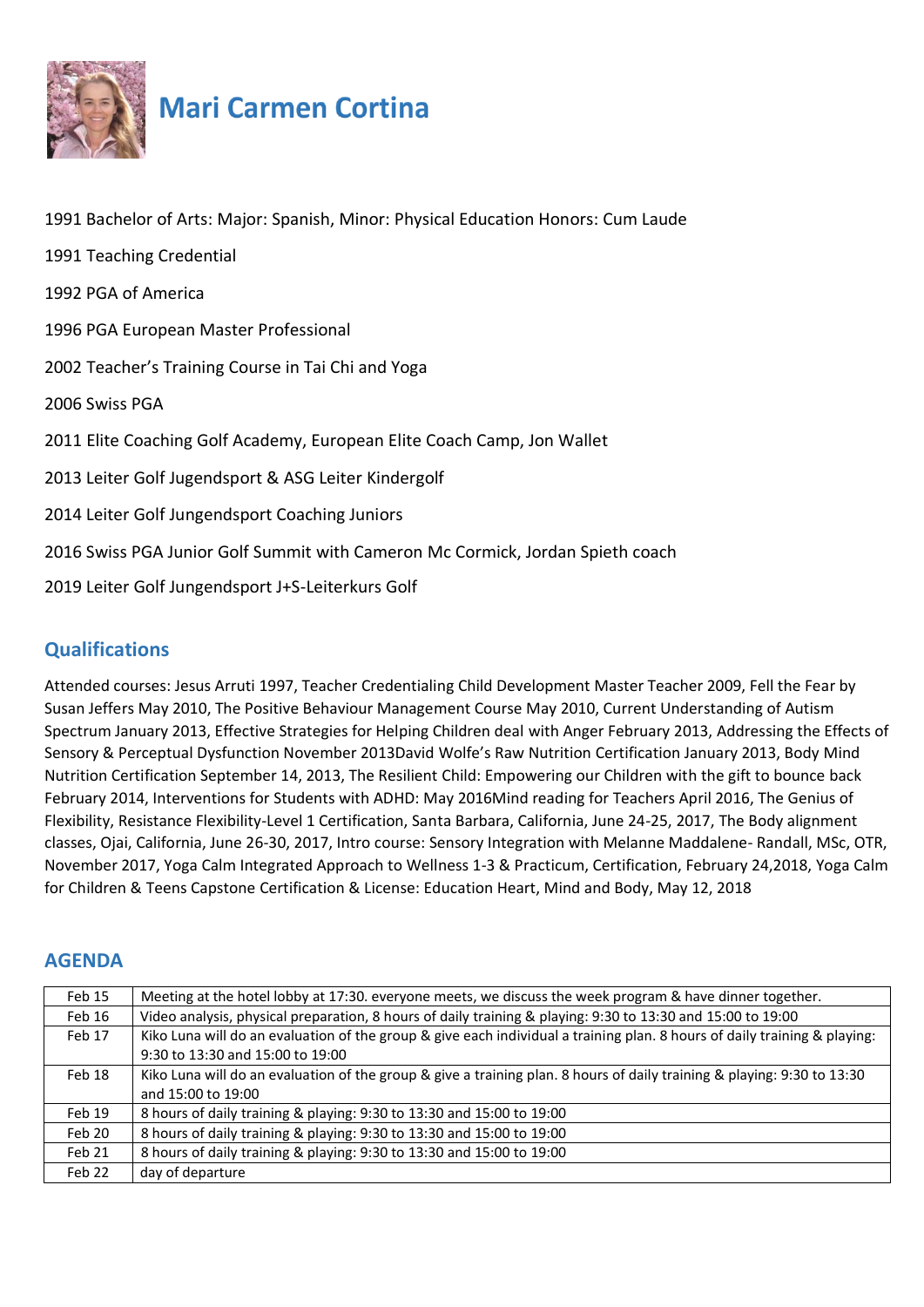## **PROGRAM**

- 6 days of intensive golf
- 6 days with practice balls
- 8 hours of daily training & playing: 9:30 a.m. to 1:30 p.m. and 2:30 p.m. to 6:30 p.m.
- Physical preparation
- Video analysis, Nutrition
- Strategy, sport psychology. Quality training plan.
- Individual and team competitions. Medal Play and Match Play
- During the training, evaluation tests will be carried out. Ranking for each practice area.
- Kiko Luna will do a two-day evaluation of the group.
- Mari Carmen Cortina, PGA Golf Pro will carry out the trainings

## GOLF CAMP PRICES

#### **Accommodation**

#### **€ 1780**

#### includes:

- 7 nights' accommodation at Hotel Oliva Nova Classic Double for 2 persons
- Full board (Breakfast buffet, Lunch at Club House (water included), Bag snack (sandwich, fruit & water), Dinner (water included) Beverages are not included



## **No Accommodation**

**€ 880** (16/02 to 21/02)

#### **Supplements**

• Picnic + meals + 20  $\epsilon$  / day

## GENERAL CONDITIONS

A minimum of 8 students are required to complete the course. If this number is not reached, the course will be canceled, and the payments will be returned.

Any serious lack of discipline will be penalized with the expulsion of the student. The return trip will be on the student's own expense.

Oliva Nova will not be responsible for the damages caused by the student in case of misuse of the facilities. Any cost of repair will be the liability of the students 'parents or guardian.

The management of Oliva Nova as the right to make revisions of the student's room when it deems necessary.

It is strongly recommended that the student bring all their possessions clearly labeled with their name.

Oliva Nova is not responsible for the loss of clothing and possessions.

Travel trips to Oliva Nova Beach & Golf Resort are not included in the price of the course.

I authorize and accept all the conditions indicated.

Registration date: \_\_\_\_\_\_\_\_\_\_\_\_\_\_\_\_\_\_ 2019

Signature of the father, mother or guardian:

Passport

## PAYMENT:

A deposit of € 1,000 is required to reserve spot. The rest of the payment is due before December 1, 2019.

Registration will not be confirmed until the deposit is received, registration requirement fullfed and signed application received. In case of cancellation by the registered party, the deposit made will not be refunded.

Once the registration has been completed, a copy must be sent by e-mail to maricortina@yahoo.com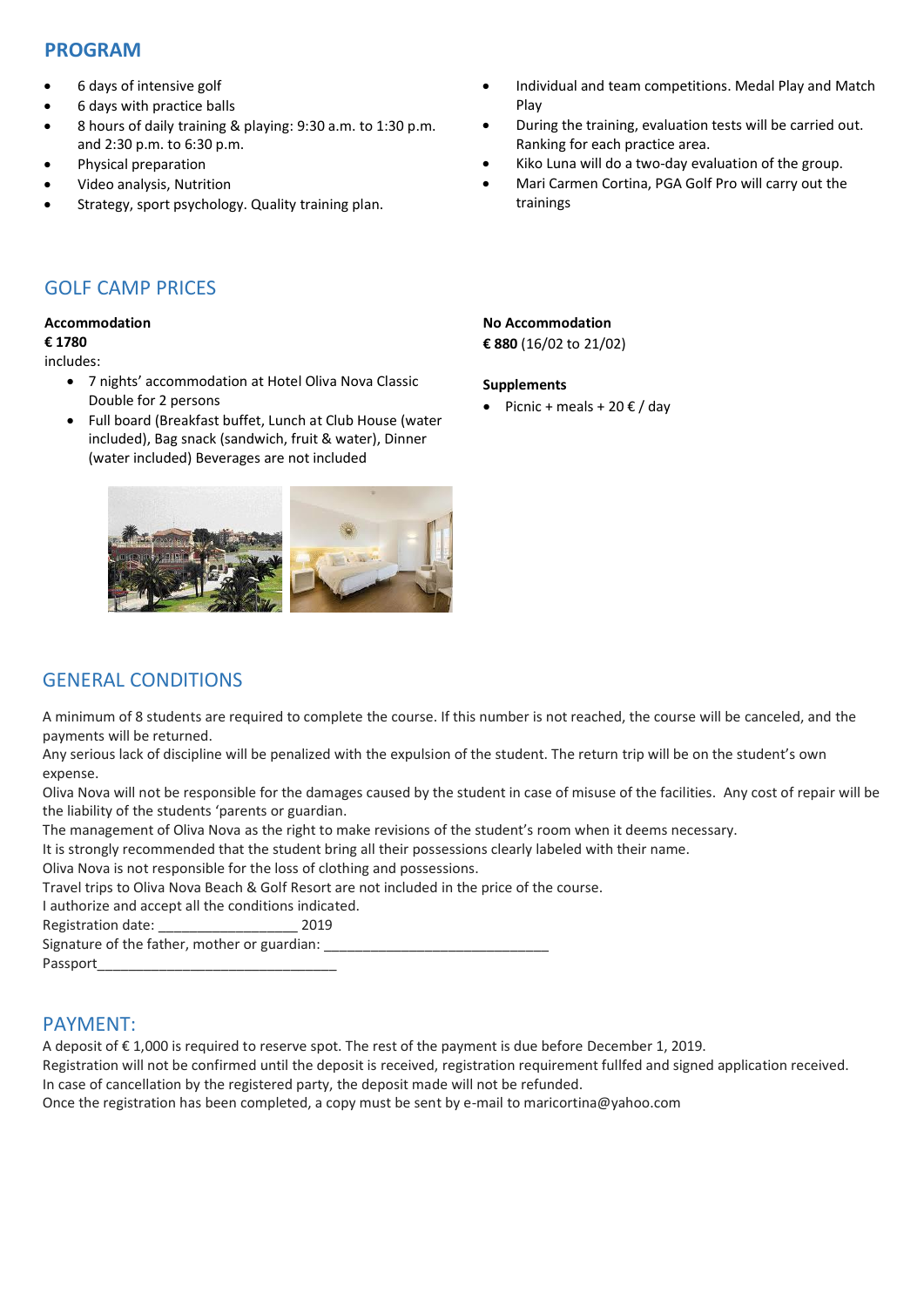CONTACT INFORMATION: Mari Carmen Cortina, PGA Golf Pro +4178 617 06 29 maricortina@yahoo.com

### REGISTRATION TYPE

 $\Box$  With Accommodation:  $\Box$  Without Accommodation:

| STUDENT INFORMATION:                   |
|----------------------------------------|
|                                        |
|                                        |
|                                        |
|                                        |
|                                        |
| FATHER, MOTHER OR GUARDIAN INFORMATION |
|                                        |
|                                        |
|                                        |

#### **DATA PROTECTION POLICY**

The management board/governing body of OLIVA GOLF. SA (hereinafter referred to as the "data controller") assumes full responsibility for and provides its full commitment to drafting, implementing and maintaining this Data improvement on the part of the data controller with a view to achieving excellence in compliance with Regulation (EU) 2016/679 of the European Parliament and of the Council of 27 April 2016 on the protection of natural per the implementing regulations). The OLIVA GOLF, SA Data Protection Policy is based on the principle of proactive responsibility, according to which the data controller is responsible for ensuring compliance with the regulat Policy, and is able to prove this before the competent supervisory authorities. The data controller is governed by the following principles that should serve as a guide and frame of reference for all of its staff, with reg

1. Data Protection by design: when determining the means of processing and during processing itself, the data controller shall apply appropriate technical and organizational measures, such as pseudonymization, designed to data protection, such as processing the minimum amount of data required and incorporating the necessary guarantees into the processing. 2. Data protection by default: the data controller shall apply appropriate technical a ensuring that, by default, only personal data necessary for each specific purpose of processing is processed.**3. Data protection in the data life cycle**: measures to ensure that personal data is protected must be applied d accurate and updated where necessary; all reasonable steps must be taken to ensure that personal data which is inaccurate with regard to the purposes for which it is processed is rectified or erased without delay.**8. Limit** security of the personal data, including protection against unauthorized or unlawful processing, loss, destruction and accidental damage, by applying appropriate technical and organizational measures.**10. Information and t** of the data controller, who must be familiar with the policy and take ownership of it; every single one of them is responsible for applying and verifying data protection regulations in their course of their work, as well a improvement as appropriate with a view to achieving excellence in compliance.

his policy will be reviewed by the management board/governing body of **OLIVA GOLF, SA** as often as necessary to ensure compliance with the provisions in force on the protection of personal data.